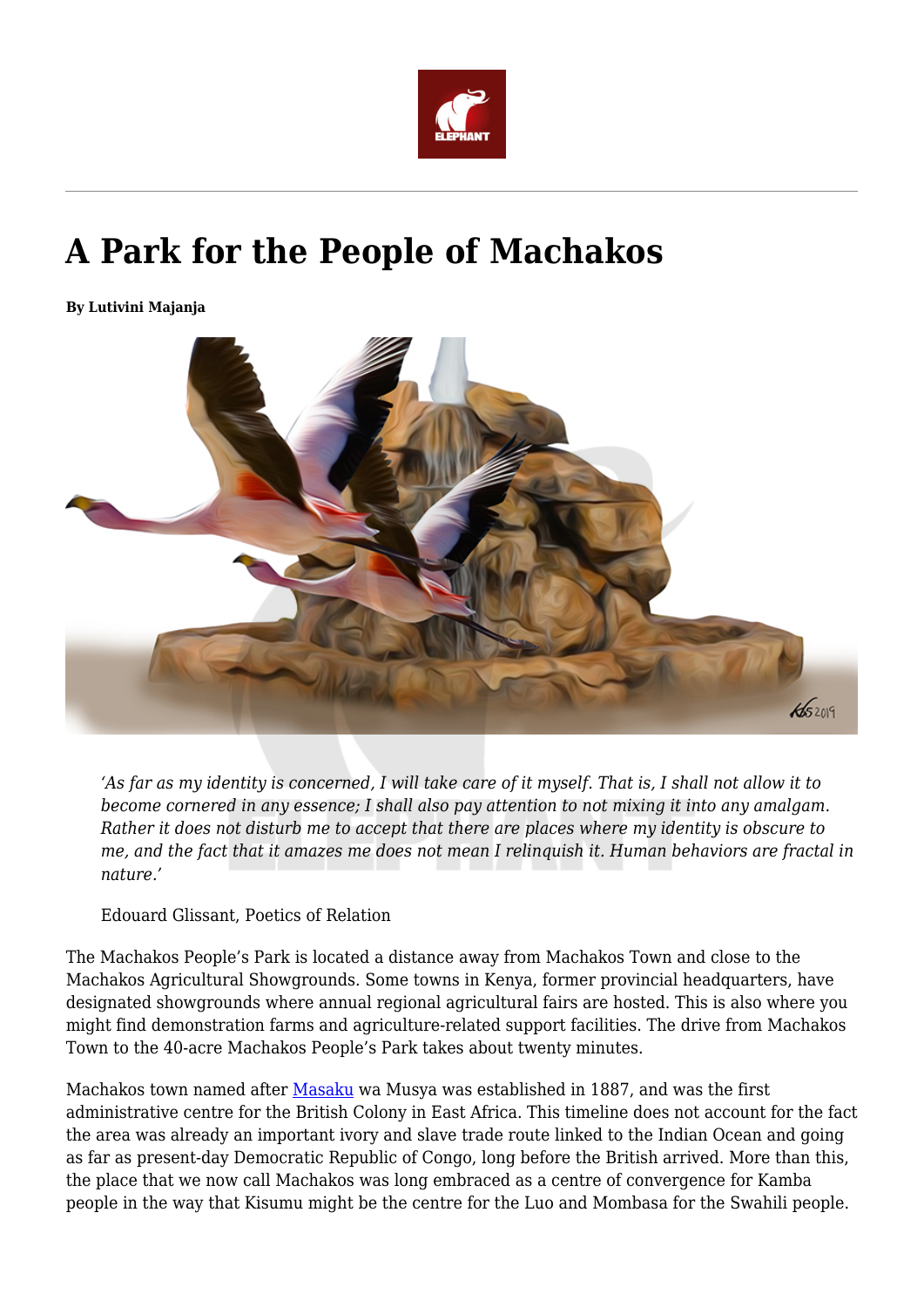These are places that were cosmopolitan long before it became necessary part of nation-building to talk about ethnic and linguistic diversity.

Ukambani, a term used to refer to the land occupied by a majority of Kenyans who claim Kamba ancestry covers the counties of Machakos, Kitui and Makueni. It is often stereotyped as a place of hardship and suffering due to the [semi-arid](http://www.devolutionasals.go.ke/dasal/) land. This is the region that is hard hit whenever there is drought in Kenya. There is something to be observed about having Machakos People's Park as a flagship county project and a premier destination. If nothing else, those of us who do not claim to be of or from Machakos start to associate this place with something else, not just scarcity. Even so, I'm curious about what this park means for Machakos County's residents to have this as their image. What reality, what memory, and what images does it obscure?

Many cities and towns in Kenya date back to Kenya's colonial period or the early years of independence. This history explains the locations of green public spaces. In 2010, after years of agitation, Kenyans received a new Constitution. Machakos County is one of 47 counties created in line with devolution. Machakos People's Park, whether deliberate or not, is a projection of what a new present and future Machakos County might be. Where Micere Mugo in the poem 'I Took My Son by the Hand', the child asks, 'Do we have *Matunda ya uhuru* in our hut?', I wonder if this park is matunda ya ugatuzi.

Intentional or not, the choice to use the term People's in naming this park alludes to the ideas associated with populist movements that created of People's Republics in the  $19<sup>th</sup>$  and  $20<sup>th</sup>$  Century. The People's Republic of China is one of these. Many of the countries that chose this as part of their names, for example the People's Republic of Angola and the People's Republic of Mozambique, considered themselves [socialist](https://www.thoughtco.com/socialism-in-africa-and-african-socialism-4031311) states. They dropped these titles as they moved away from Marxist and Leninist ideas. Some countries such as Thailand have what is popularly known as the People's Constitution, recognising the consensus that created it. There is a [People's Park](https://www.sfchronicle.com/bayarea/article/People-s-Park-at-50-A-recap-of-the-Berkeley-13838786.php) in Berkeley, California, in the USA. This park received its name in 1969 and has its roots in resident activism and resistance. To date, the People's Park in Berkeley remains a contested space. Paying attention to this history, how will Machakos People's Park positions itself alongside places that bear this title?

Machakos People's Park, whether deliberate or not, is a projection of what a new present and future Machakos County might be.

An alternative perspective is that Machakos People's Park is not named after any individual as many green public spaces in Kenya are. There are no monuments to people, just memorial trees. It names the People of Machakos and even better in Swahili, 'Bustani La Wananchi wa Machakos.' Though local and international tourism and all its benefits are stated as the desired results of this park, on the face of it, it is heartening to see that the residents of Machakos have a place that is foremost for them to enjoy free of charge. In the context of a country that frames and values leisure and any other activity that could have the word tourism appended to its name; sports tourism, medical tourism, conference tourism, business tourism, as a source of income, this is unique.

Machakos People's Park is gated with one entrance and surrounded by a wall. It is open to the public on Thursday afternoons, Friday, Saturday and Sunday. The other days are for maintenance work though reserved or ticketed group visits may be permitted. On the way to the park you can see the construction site for what will be the Machakos County Government's new offices. It's easy to imagine that in a few years that the area around the park will not appear as isolated as it is.

In 2013 Machakos Governor Alfred Mutua launched the [Machakos City Masterplan.](http://buildesign.co.ke/machakos-city-masterplan/) The county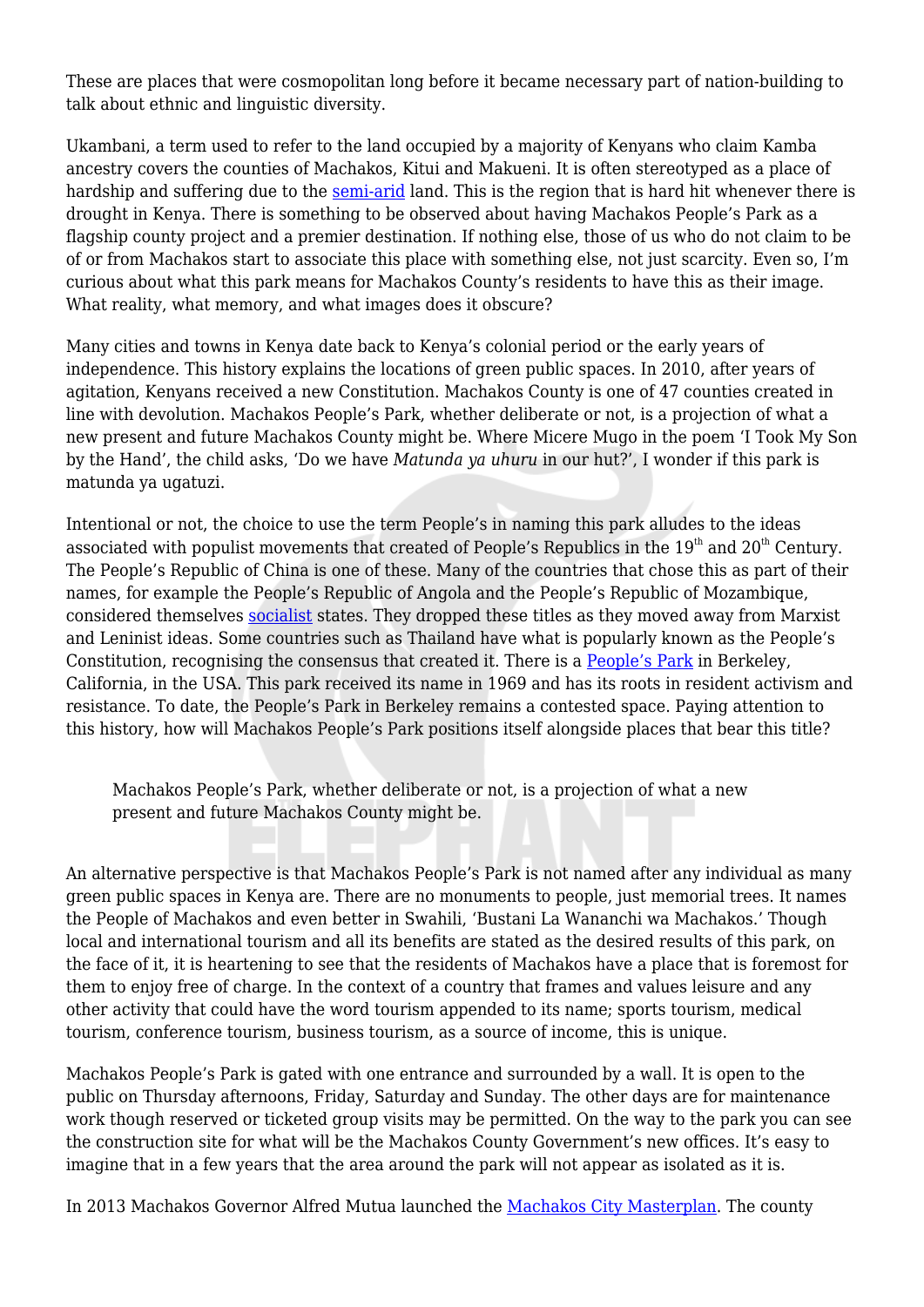posted online a shor[t video](https://www.youtube.com/watch?v=X51Ogiaysic) rendering what was envisioned for the New Machakos City. This video showcases skyscraper buildings, a convention centre, a university, a recreation centre, a marina, a golf course, malls, a designated fashion street, a railway station, residential buildings catering for high income, middle income and lower-income users, a formula one racing track and a hospital. Presumably everything in this video will be built or rebuilt anew. The ongoing construction of the Governor's offices and the now existing Machakos People's Park, which is part of the envisioned recreation centre might be the visible steps to fulfilling this dream.

Inside the park, the manicured lawns, green hedges, palm trees, and a wide variety of flowers contrast the dry grass and bare acacia trees outside. A question arises about what landscape is idealised here. Is it possible to have a public green space that emphasizes the beauty of the flora and fauna of the particular place rather than creating an artificial one? During my last visit it was the blooming yellow sunflowers that stood out. Horses awaited riders, and two quacking ducks and their chicks appeared comfortable in this space. The adjacent Maruba dam that supplies water to the Machakos town also provides the water to keep this park green. On this particular visit the dam's water level was low because we were in the middle of a dry season. The grass in the park was green. There was barely any grass outside the park.

Machakos People's Park is not named after any individual as many green public spaces in Kenya are. There are no monuments to people, just memorial trees. It names the People of Machakos and even better in Swahili, '*Bustani La Wananchiwa Machakos.'*

On Valentine's Day in 2014, Machakos People's Park was officially [opened](https://www.nation.co.ke/news/Machakos-park-draws-hundreds-of-visitors/1056-2209336-121k1a7/index.html) at an event where all the décor was themed around love and romance. President Uhuru Kenyatta and First Lady Margaret Kenyatta attended this event and planted commemorative trees. If there is any doubt that romance matters here, the park has a dedicated lovers' corner, with heart-shaped flower landscaping and benches just wide enough for two. It's all about love.

In speaking about the Machakos People's Park, it is necessary to consider Dr Alfred Mutua's imaginary and public image. This is a person who came into wider public prominence as the Kenya government's spokesperson from 2004 to 2012. He led the 2006 *Najivunia Kuwa Mkenya* campaign, handing out stickers aimed at promoting patriotism. Dr Mutua created and directed the [Cobra](https://www.africanfilmdatabase.com/films/show/198) [Squad](https://www.africanfilmdatabase.com/films/show/198) TV series. Blogger and reviewer [Couch Potato](http://nichgich.blogspot.com/2007/12/cobra-squad.html) summarized it this way: '…*Cobra Squad looks like it has a massive budget with numerous sponsors. They have managed to shoot in excellent locations. Which is about the only good thing this show has.*'

It is an imaginary that writes and publishes a book titled *'[How to be Rich in Africa'](https://www.businessdailyafrica.com/Gospel%20of%20getting%20rich%20according%20to%20Saint%20Alfred%20Mutua/-/539444/1012222/-/13phs6sz/-/index.html)* which Prof Evan Mwangi in his review suggested that the book 'will be a hit, thanks to marketing gimmicks. Its success may teach Kenyan publishers how to package their books.' This is the Governor who in 2019 is facing [questions](https://www.nation.co.ke/news/Senators-call-for-Governor-Alfred-Mutua-arrest-/1056-5293540-6houj7z/index.html) about the county's financial accounts.

In addition to the Machakos People's Park, the Machakos County has advanced, and suffered some [setbacks](https://www.nation.co.ke/sports/football/Machakos-lift-four-year-old-ban-on-Gor-Mahia/1102-4265234-38qfuf/index.html) in having Kenyatta Stadium in Machakos included as a venue for Kenya's Premier Football league and the Masaku 7s Rugby circuit. The question remains whether Machakos People's Park is just another of Dr Mutua's short-lived public relations successes or if this will outlive the hype, and be embraced by future Kenyans and Machakos County residents.

In 2013, Machakos Governor Alfred Mutua launched [Machawood](http://nairobiwire.com/2013/10/alfred-mutua-launches-machakos.html) also called Machakos Entertainment Center for Film, Media, Music and the Arts. Out of this came the Machakos Film Festival which hosts an annual short film competition and gala event at the Machakos People's Park.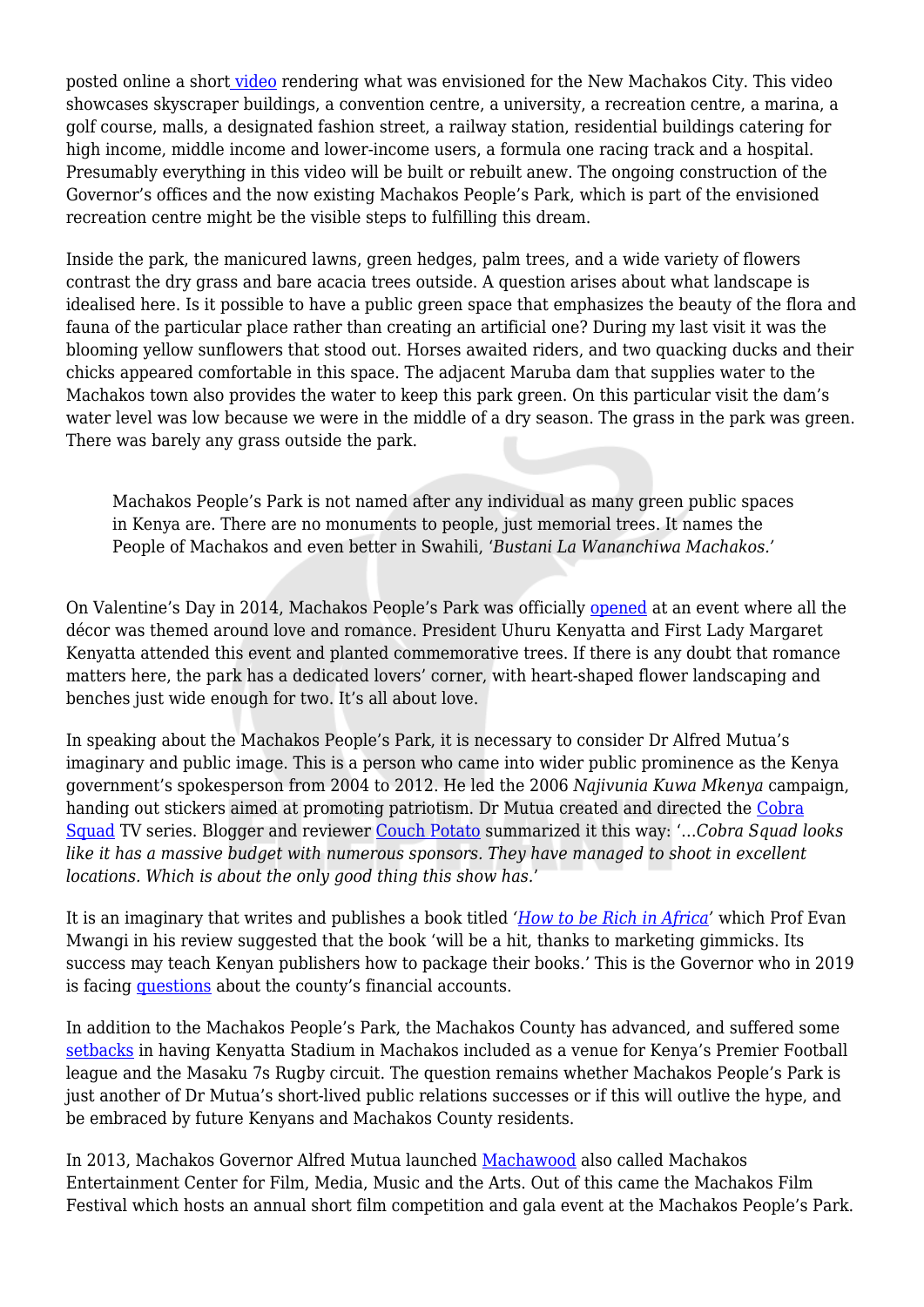According to the competition guidelines for 2019, entrants are required to make 7-minute films featuring at least two iconic features from Machakos County. A happy result of this film festival is the growing online archive of Machakos-featuring films, of multiple genres and languages telling varying stories.

What if we pay attention to Machakos, to Ukambani, to this small film archive negotiating its own definition of itself? Evolving from a time where Nairobi the Capital City of Kenya, and proximity to Nairobi has been the determinant of who or what mattered, might this be how we disrupt this limiting determinant of who or what is valued in Kenya?

The movies I've watched from the Machawood archive include historical and contemporary stories. There are science fiction stories, suspenseful movies, love stories, tragedies and comedies. I appreciate the multiple Kenyan languages represented in this archive and the actors' varying ages. Though the movies are curated to show the best places in Machakos County, this does not seem to have limited the types of stories told. I do consider some of these stories aggressively propagandist but I keep in mind that many of these are produced by filmmakers and actors who are starting out and working with limited budgets.

To Kenya, Machakos People's Park and Wakamba Forever ask, what if we pay attention to Machakos negotiating its own definition of itself and its own future?

The short film ['Wakamba Forever'](https://www.youtube.com/watch?v=rZPeXRkfb9c) submitted for the Machakos Film Festival in 2018, portrays the Kamba ruler Masaku wa Musya and his community in their first encounter with a white man. The film situates Masaku's people and country outside of colonialism, and includes the Kamba people's history, spirituality and their relationship to the land. The present-day references in the language use and items such as the cellphone reconfigures time so that Masaku is not only 'of the time before the long snake', Masaku is present in 2018, and present in a future Machakos. It does something in particular for me, a person who does not speak or understand Kikamba, to watch this Kamba language feature with English positioned as the other language. Having studied through the Kenyan educational system, the stories referenced here are not unfamiliar to me yet they are made new. I am unlearning something even if I cannot name it yet. The film title plays on the phrase 'Wakanda Forever' from Black Panther, the movie and comic book. Both stories both speak to the idea of selfsufficiency, creativity, and knowledge existing outside the colonial gaze.

*'Umau explains they did not expect so much, didn't hope to hear me greet them in their own tongue. My tongue. The village of my grandparents is happy for me. I am doing well.'*

Ngwatilo Mawiyoo, 'Sins We Committed'

Aside from the film festival, there are lots of Machakos' public events that take place at the park. During my day visit, all my interactions suggest that there is high esteem for this park, and what it has made possible and accessible. Everyone I asked was eager to tell me that thousands of people flock here on weekends and public holidays. Among the features at the Park are a seesaw and slide, amusement rides, a maze, a 12D Cinema, a small inflatable child-appropriate swimming pool, two restaurants, a miniature golf course, a zipline, the vast lawn with shaded tables and benches, an outdoor amphitheater for performances, and a footpath around the park. A person can be at the park and not need to spend a shilling, even for the toilets. Park visitors can also go for boat rides on